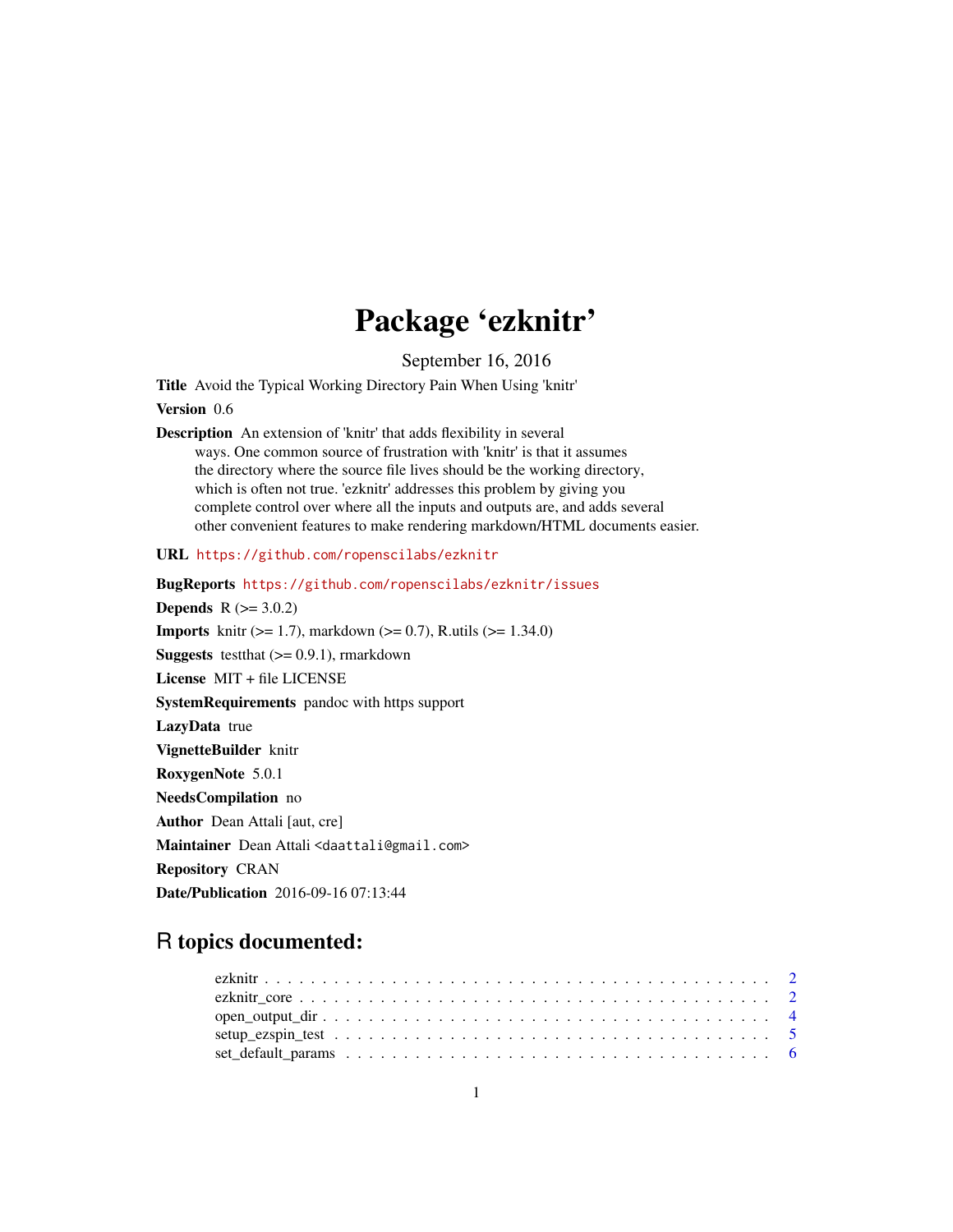#### <span id="page-1-0"></span>**Index** [7](#page-6-0) **7**

ezknitr *ezknitr*

## Description

Avoid the Typical Working Directory Pain When Using 'knitr'

# Details

ezknitr is an extension of knitr that adds flexibility in several ways. One common source of frustration with knitr is that it assumes the directory where the source file lives should be the working directory, which is often not true. ezknitr addresses this problem by giving you complete control over where all the inputs and outputs are, and adds several other convenient features to make rendering markdown/HTML documents easier.

ezknitr\_core *Knit Rmd or spin R files without the typical pain of working directories*

# <span id="page-1-1"></span>**Description**

ezknitr is an extension of knitr that adds flexibility in several ways. One common source of frustration with knitr is that it assumes the directory where the source file lives should be the working directory, which is often not true. ezknitr addresses this problem by giving you complete control over where all the inputs and outputs are, and adds several other convenient features. The two main functions are ezknit and ezspin, which are wrappers around knitr's knit and spin, used to make rendering markdown/HTML documents easier.

# Usage

```
ezspin(file, wd, out_dir, fig_dir, out_suffix, params = list(),
  verbose = FALSE, chunk_opts = list(tidy = FALSE), keep_rmd = FALSE,
  keep\_md = TRUE, keep\_html = TRUE, move\_intermediate\_file = TRUE, ...)ezknit(file, wd, out_dir, fig_dir, out_suffix, params = list(),
```

```
verbose = FALSE, chunk_opts = list(tidy = FALSE), keep_md = TRUE,
keep_html = TRUE)
```
#### Arguments

| file | The path to the input file (.Rmd file if using ezknit or .R script if using ezspin).<br>If wd is provided, then this path is relative to wd. |
|------|----------------------------------------------------------------------------------------------------------------------------------------------|
|      |                                                                                                                                              |
| hw   | The working directory to be used in the Rmd/R script. Defaults to the current                                                                |
|      | working directory (note that this is not the same behaviour as knitr). See the                                                               |
|      | 'Detailed Arguments' section for more details.                                                                                               |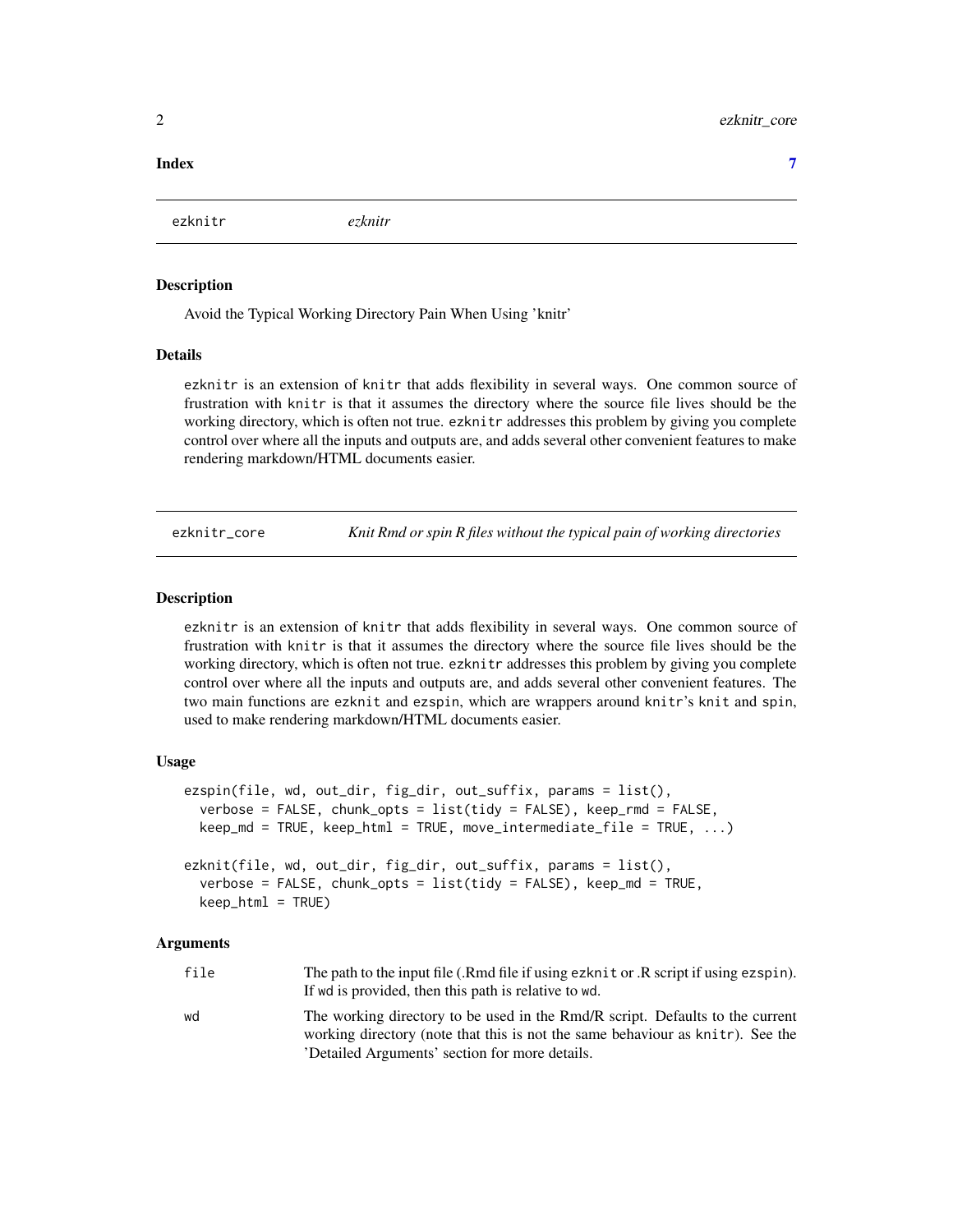| out_dir                | The output directory for the rendered markdown or HTML files (if wd is pro-<br>vided, then this path is relative to wd). Defaults to the directory containing the<br>input file.                                                          |
|------------------------|-------------------------------------------------------------------------------------------------------------------------------------------------------------------------------------------------------------------------------------------|
| fig_dir                | The name (or path) of the directory where figures should be generated. See the<br>'Detailed Arguments' section for more details.                                                                                                          |
| out_suffix             | A suffix to add to the output files. Can be used to differentiate outputs from runs<br>with different parameters. The name of the output files is the name of the input<br>file appended by out_suffix, separated by a dash.              |
| params                 | A named list of parameters to be passed to use in the input Rmd/R file. For ex-<br>ample, if the script to execute assumes that there is a variable named DATASET_NAME,<br>then you can use params = $list('DATASET_NAME' = 'oct10dat').$ |
| verbose                | If TRUE, then show the progress of knitting the document.                                                                                                                                                                                 |
| chunk_opts             | List of knitr chunk options to use. See ?knitr::opts_chunk for a list of avail-<br>able chunk options.                                                                                                                                    |
| keep_rmd, keep_md      |                                                                                                                                                                                                                                           |
|                        | Should intermediate Rmd or md files be kept (TRUE) or deleted (FALSE)?                                                                                                                                                                    |
| keep_html              | Should the final html file be kept (TRUE) or deleted (FALSE)?                                                                                                                                                                             |
| move_intermediate_file |                                                                                                                                                                                                                                           |
|                        | Should the intermediate Rmd file be moved to the output folder (TRUE) or stay in<br>the same folder as the source R file (FALSE)?                                                                                                         |
| $\cdots$               | Any extra parameters that should be passed to knitr::spin.                                                                                                                                                                                |

# Details

If you have a very simple project with a flat directory structure, then knitr works great. But even something as simple as trying to knit a document that reads a file from a different directory or placing the output rendered files in a different folder cannot be easily done with knitr.

ezknitr improves basic knitr functionality in a few ways. You get to decide:

- What the working directory of the source file is
- Where the output files will go
- Where the figures used in the markdown will go
- Any parameters to pass to the source file

# Value

The path to the output directory (invisibly).

#### Detailed Arguments

All paths given in the arguments can be either absolute or relative.

The wd argument is very important and is set to the current working directory by default. The path of the input file and the path of the output directory are both relative to wd (unless they are absolute paths). Moreover, any code in the R script that reads or writes files will use wd as the working directory.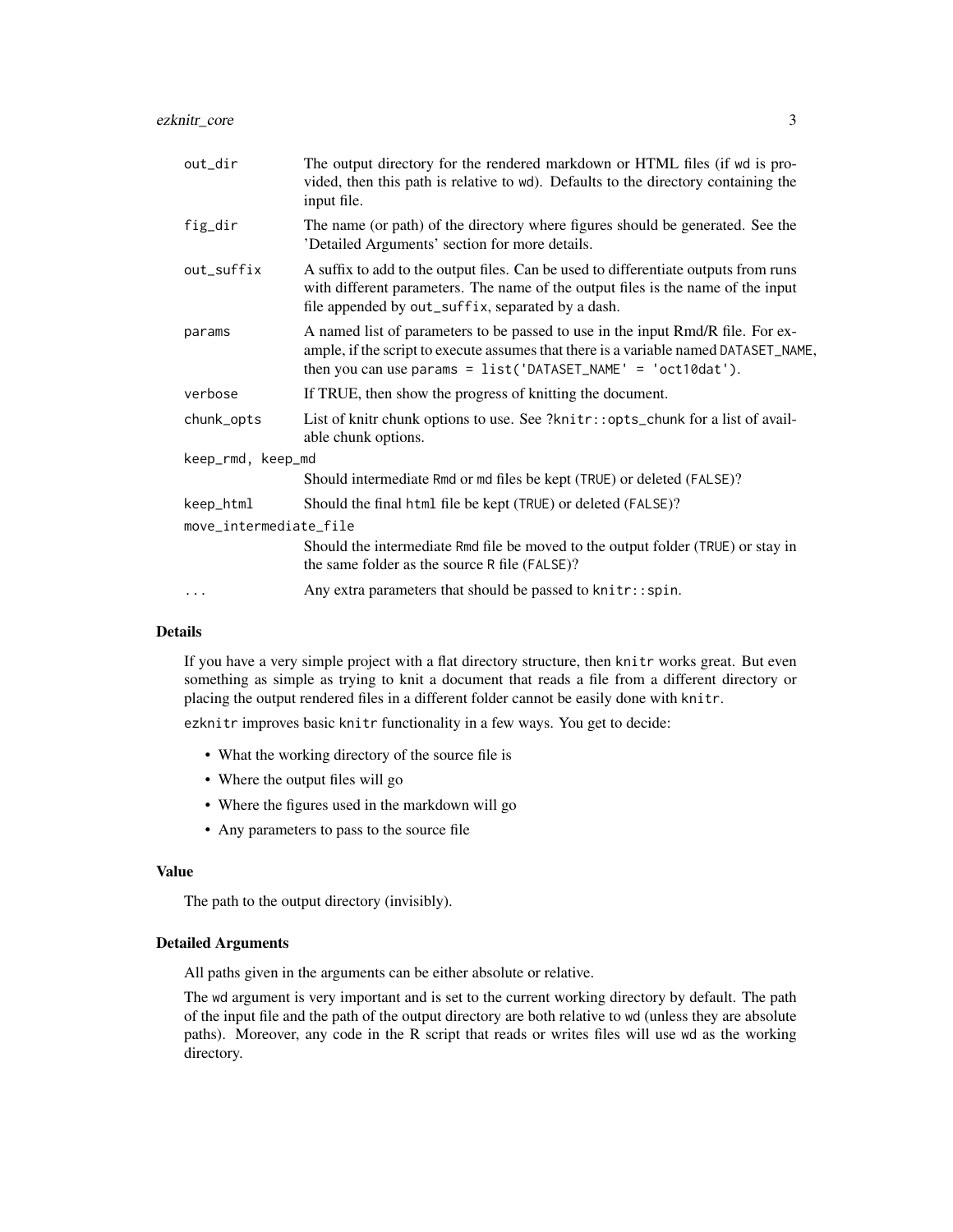The fig\_dir argument is relative to the output directory, since the figures accompanying a markdown file should be placed in the same directory. It is recommended to either leave fig\_dir as default or set it to a different name but not to a different directory. Because of the way knitr works, there are a few known minor issues if fig\_dir is set to a different directory.

#### Difference between ezknit and ezspin

ezknit is a wrapper around knitr::knit while ezspin is a wrapper around ezspin. The two functions are very similar. knit is the more popular and well-known function. It is used to render a markdown/HTML document from an Rmarkdown source. spin takes an R script as its input, produces an Rmarkdown document from the R script, and then calls knit on it.

#### See Also

[open\\_output\\_dir](#page-3-1) [setup\\_ezknit\\_test](#page-4-1) [setup\\_ezspin\\_test](#page-4-2) [set\\_default\\_params](#page-5-1) [knit](#page-0-0) [spin](#page-0-0)

# Examples

```
## Not run:
   tmp <- setup_ezknit_test()
   ezknit("R/ezknit_test.Rmd", wd = "ezknitr_test")
   ezknit("R/ezknit_test.Rmd", wd = "ezknitr_test",
          out_dir = "output", fig_dir = "coolplots",
          params = list(numPoints = 50))
  open_output_dir()
  unlink(tmp, recursive = TRUE, force = TRUE)
   tmp <- setup_ezspin_test()
   ezspin("R/ezspin_test.R", wd = "ezknitr_test")
   ezspin("R/ezspin_test.R", wd = "ezknitr_test",
          out_dir = "output", fig_dir = "coolplots",
          params = list(numPoints = 50), keep\_rnd = TRUE)
   open_output_dir()
  unlink(tmp, recursive = TRUE, force = TRUE)
```
## End(Not run)

<span id="page-3-1"></span>open\_output\_dir *Open the directory containing the output from the last ezknitr command*

#### Description

Call this function after running [ezspin](#page-1-1) or [ezknit](#page-1-1) to open the resulting output directory in your file browser. This is simply a convenience function so that if you want to see the results you don't need to navigate to the appropriate folder manually.

#### Usage

open\_output\_dir()

<span id="page-3-0"></span>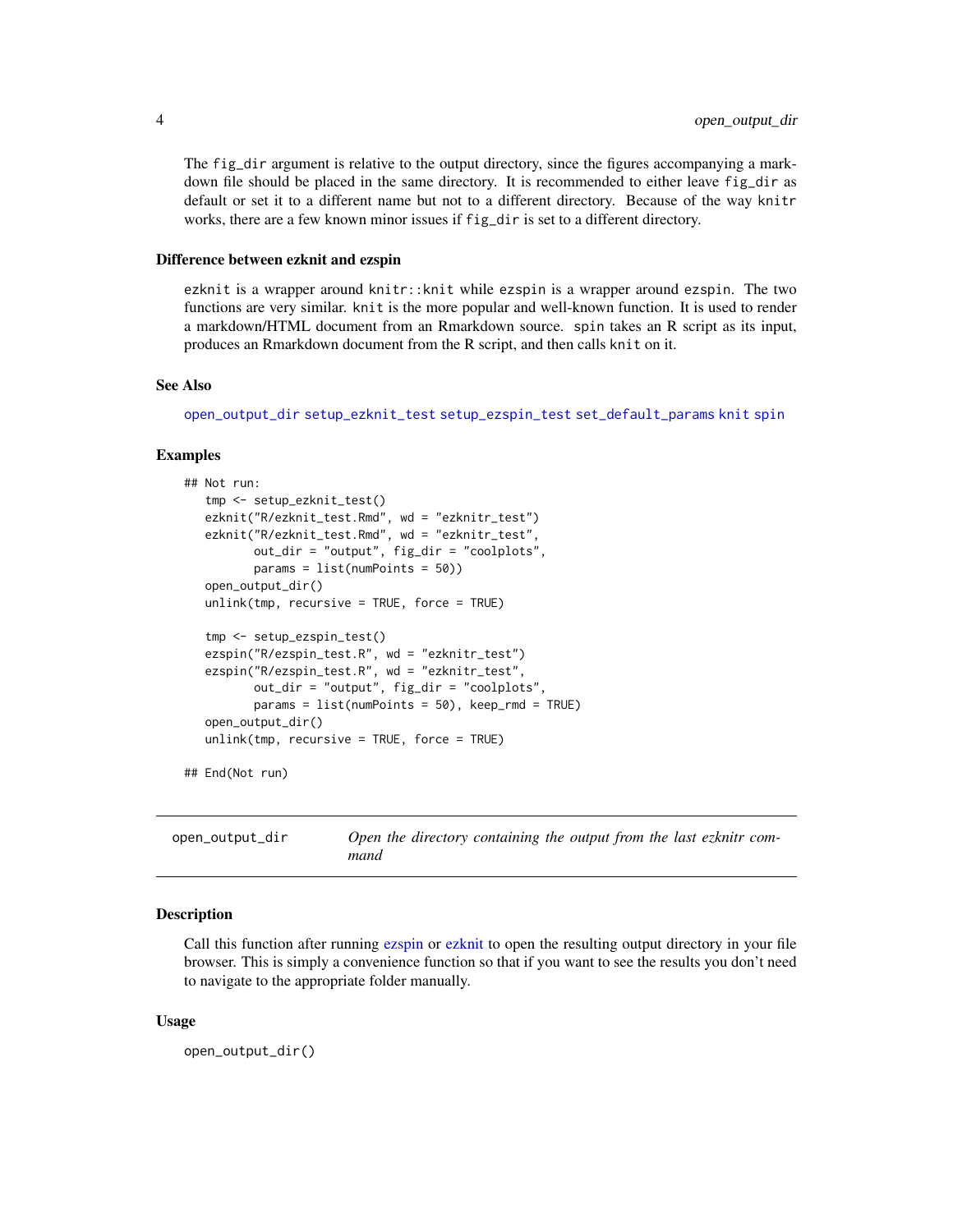# <span id="page-4-0"></span>setup\_ezspin\_test 5

# Examples

```
## Not run:
library(ezknitr)
setup_ezspin_test()
ezspin("R/ezspin_test.R", wd = "ezknitr_test")
open_output_dir()
## End(Not run)
```
<span id="page-4-2"></span>setup\_ezspin\_test *Set up a test directory to experiment with* ezspin *or* ezknit

# <span id="page-4-1"></span>Description

Create a few directories that try to mimic a real data-analysis project structure, and add a data file and a simple R script (for ezspin) or Rmarkdown file (for ezknit).

After setting up these files and directories, you can run ezknitr commands and their equivalent knitr commands to compare and see the benefits of using ezknitr.

More specific instructions on how to interact with this test directory will be printed to the console.

#### Usage

```
setup_ezspin_test()
```

```
setup_ezknit_test()
```
# Value

The path to the test directory.

# See Also

[ezspin](#page-1-1) [spin](#page-0-0) [ezknit](#page-1-1) [knit](#page-0-0) [open\\_output\\_dir](#page-3-1)

# Examples

```
## Not run:
library(ezknitr)
```

```
# setup the test directory structures and run naive spin
setup_ezspin_test()
knitr::spin("ezknitr_test/R/ezspin_test.R")
file.remove(c("ezspin_test.md", "ezspin_test.html"))
```

```
# setup the test directory structures and run simple ezspin
setup_ezspin_test()
```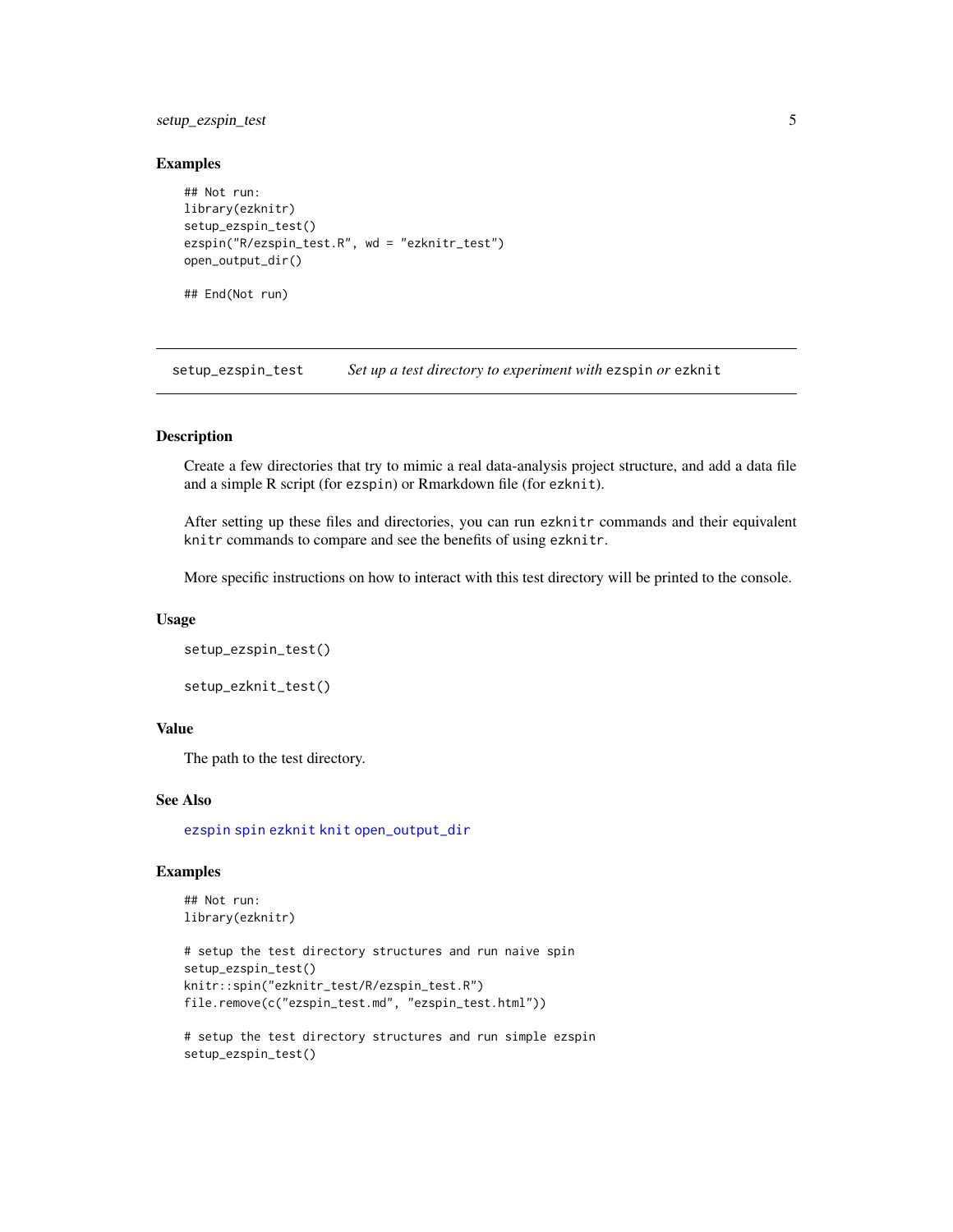```
ezspin("R/ezspin_test.R", wd = "ezknitr_test")
# setup the test directory structures and run ezspin with more parameters
tmp <- setup_ezspin_test()
ezspin("R/ezspin_test.R", wd = "ezknitr_test",
       out_dir = "output", fig_dir = "coolplots")
unlink(tmp, recursive = TRUE, force = TRUE)
## End(Not run)
```
<span id="page-5-1"></span>set\_default\_params *Set default parameters*

# Description

Create variables with the given values only if these variables do not currently exist.

# Usage

set\_default\_params(params)

#### Arguments

params List of parameters.

# Details

Sometimes it may be useful to define a variable only it hasn't been defined yet. One example where this can be useful is when you have an Rmd script that uses some variables and you want to be able to use custom values for these variables, but also give them a default value in the script in case they are not set beforehand.

#### Examples

```
exists("foo")
exists("bar")
foo <-5set_default_params(list(foo = 10, bar = 20))
print(foo)
print(bar)
```
<span id="page-5-0"></span>